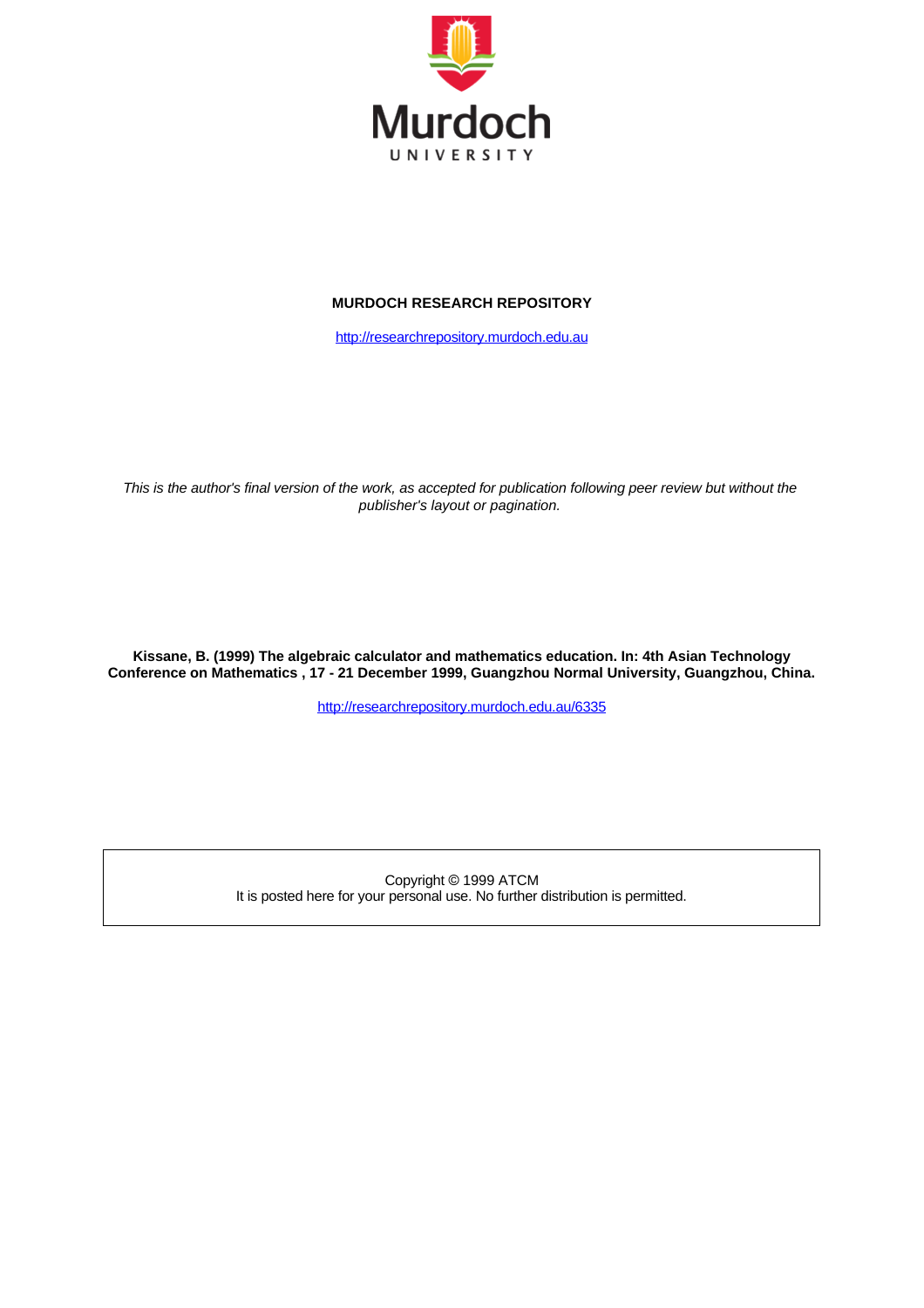# The Algebraic Calculator and Mathematics Education

# **Barry Kissane** The Australian Institute of Education Murdoch University, Murdoch, Australia 6150 kissane@murdoch.edu.au http:wwwstaff.murdoch.edu.au/~kissane

#### **[Abstract](mailto:kissane@murdoch.edu.au)**

This paper des[cribes the recent development of hand-held algebr](http:wwwstaff.murdoch.edu.au/~kissane)aic calculators and evaluates their significance for secondary education. Sophisticated computer algebra systems (CAS) have been available to mathematicians for some years now but have been too powerful, too sophisticated and too expensive and have required too much access to powerful computers to have had much impact on teaching and learning elementary algebra and calculus. Unlike CAS, algebraic calculators have been developed to meet the needs mathematics students rather than those of mathematicians, scientists and engineers. Access to an algebraic calculator will allow students to deal with all of the symbolic manipulation demands of the conventional secondary school algebra and calculus curriculum. The implications of such access for the mathematics curriculum, teaching methods, assessment and the professional development of teachers are discussed in the paper. Alternative ways of regulating access to and controlling the use of algebraic calculators are discussed, together with the desirability of doing so. Parallels are drawn between the significance of the algebraic calculator for the secondary school and of the arithmetic calculator for the elementary school.

## **Introduction**

The idea of using computer technology for symbolic manipulation purposes is not a new one. Useful and powerful software that could deal with the more routine aspects of algebra and calculus first appeared in the 1970's on mainframe computers and were available on microcomputer platforms by the late 1970's and early 1980's. Since then, such software has developed considerably in sophistication, usability and the range of capabilities. Indeed, from the outset of the Asian Technology Conference on Mathematics four years ago, computer algebra systems (CAS) such as *Maple* and *Mathematica* (among others) have featured prominently on the conference programs. For the most part, interest in CAS has been strongest among research mathematicians and senior undergraduates, as well as computer scientists interested in how such software is optimally designed.

The same conference programs have included papers concerned with graphics calculators, arguably of increasing importance to mathematics education because of their potential accessibility to secondary school students as well as early undergraduates. (Kissane, 1995). It is now often stated that a graphics calculator is also a computer, albeit a relatively small, inexpensive and limited one. The present paper is an attempt to summarize how much the gap has closed between CAS and graphics calculators with the development of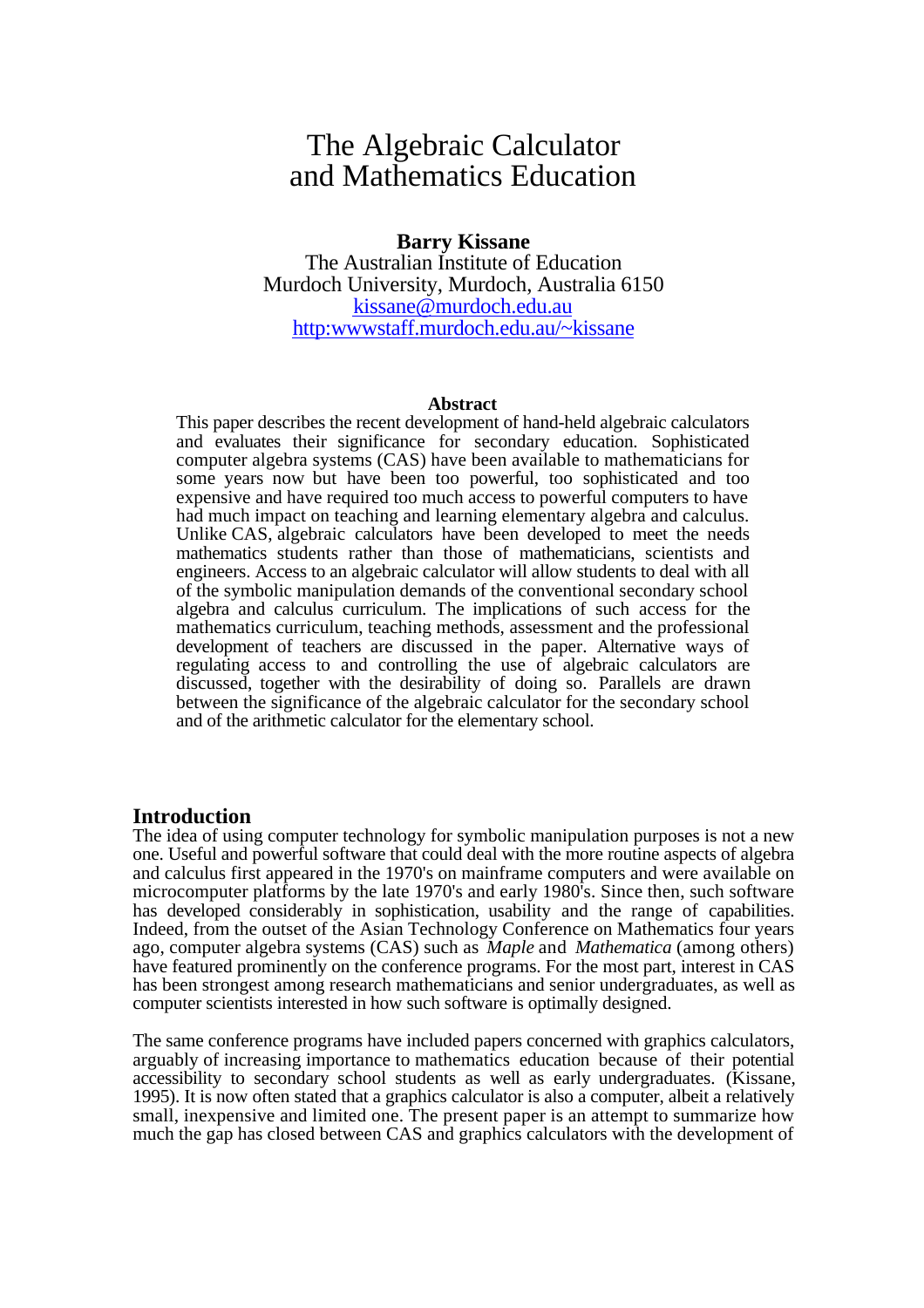algebraic calculators and to consider the implications of this development for mathematics education in secondary schools and the early undergraduate years.

# **The Progression of Calculators**

Although there are variations on the themes, it is now possible to identify four distinctly different levels of calculators, all of which have been developed (or at least refined) with mathematics education in mind. Calculators at each level generally have the capabilities of calculators at previous levels.

## **Arithmetic calculators**

Arithmetic calculators (sometimes called four-function calculators) allow for arithmetic computation to be carried out with small numbers. They meet the needs of *everyday calculation* for most people and thus most of the computational needs of elementary school students. These are in widespread use almost everywhere in society .(except some school systems, paradoxically), especially in business and commerce. They are typically described as providing one of three ways of computation (mental, calculator and paper) by many school curricula.

## **Scientific calculators**

Scientific calculators extend arithmetic calculators by providing access to mathematical tables (such as trigonometric and logarithmic tables), some statistical computation. They also handle larger and smaller numbers, using scientific notation. They deal with most aspects of *scientific calculation* and are in use in very many secondary school systems around the world. Recent models have been tailored more clearly to the needs of secondary school students rather than scientists and engineers.

## **Graphics calculators**

Graphics calculators have many more capabilities than scientific calculators, typically allowing lists and complex numbers to be dealt with and include many more computational capabilities (such as numerical differentiation and integration, equation solving, matrix arithmetic, recursion). The graphics screen (after which such calculators are named) provides opportunities for function and statistical graphing. Significant memory storage means that data can be stored and analyzed and elementary programming is possible, Graphics calculators permit *quantitative exploration* by students. All models have been developed with the field of education in mind as the major market.

## **Algebraic calculators**

Algebraic calculators include the symbolic manipulation capabilities characteristic of secondary school algebra and calculus, such as: expanding, factorizing and simplifying expressions (both algebraic and trigonometric); substitution of variables; solving equations, inequalities and systems of equations; differentiating and integrating elementary functions; finding sums of series; and evaluating limits. Some models include other capabilities such as producing Taylor Series expansions, solving differential equations and manipulating matrices which include symbolic expressions. Some examples of these capabilities are provided in the next section. Algebraic calculators permit *mathematical exploration* by students.

# **Algebraic Capabilities**

To illustrate typical capabilities of algebraic calculators, a number of examples have been chosen, using the Casio Algebra FX 2.0 calculator, released to schools during 1999. While this particular calculator is not the most powerful available, in terms of mathematical capabilities, it has been designed with the needs of unsophisticated students in mind. (For example, it includes a tutoring aspect, designed to help students see how to solve various kinds of linear and quadratic equations.)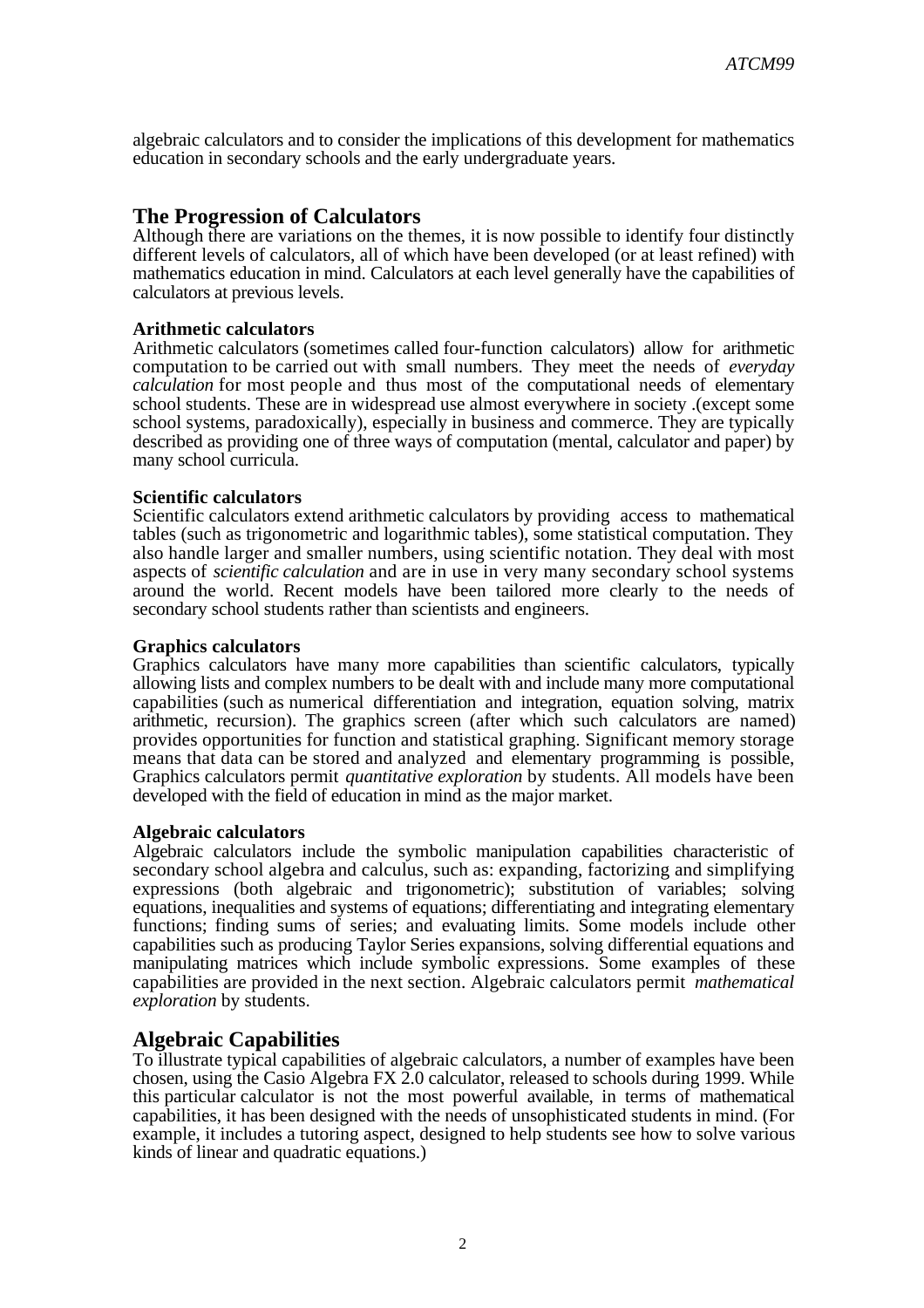In devising suitable learning activities for senior secondary school students, Etchells *et al* (1997) provided examples of typical CAS operations available on various platforms: *approximate*, *expand*, *factorize*, *simplify*, *substitute*, *differentiate*, *integrate*, *solve*, *limit* and *sum*, together with some graphing commands such as *plot*, *scale* and *zoom*. The screens below have been chosen to illustrate some of these various generic capabilities as they appear on the Algebra FX 2.0.

Figure 1 shows two of the basic algebraic commands, factorizing and expanding. Although the calculator entry syntax is a little awkward (for example, using  $\wedge$  for exponentiation and upper case letters throughout), the results are given in slightly more conventional algebraic notation.



Figure 1: Expanding and factorizing elementary expressions

Figure 2 shows that commands can be combined together to make more complicated commands. In this case, the calculator is finding the sum of the squares of the first *N* integers, giving the result in factorized form.



Figure 2: Combining commands (factorization and summation)

Equations can be solved (symbolically) with a single command, as shown in Figure 3, although not all elementary equations have a closed form solution.



Figure 3: Solving exactly a quadratic equation

One of the features of a calculator designed for educational use is that students might use it to see the steps along the path to a solution, if desired. To illustrate this idea, the calculator screens in Figure  $\overline{4}$  show one possible set of steps carried out successively to solve the same equation as that shown in Figure 3. The final screen shows that the whole series of steps can be recalled, so that students can see where they have been in seeking a solution.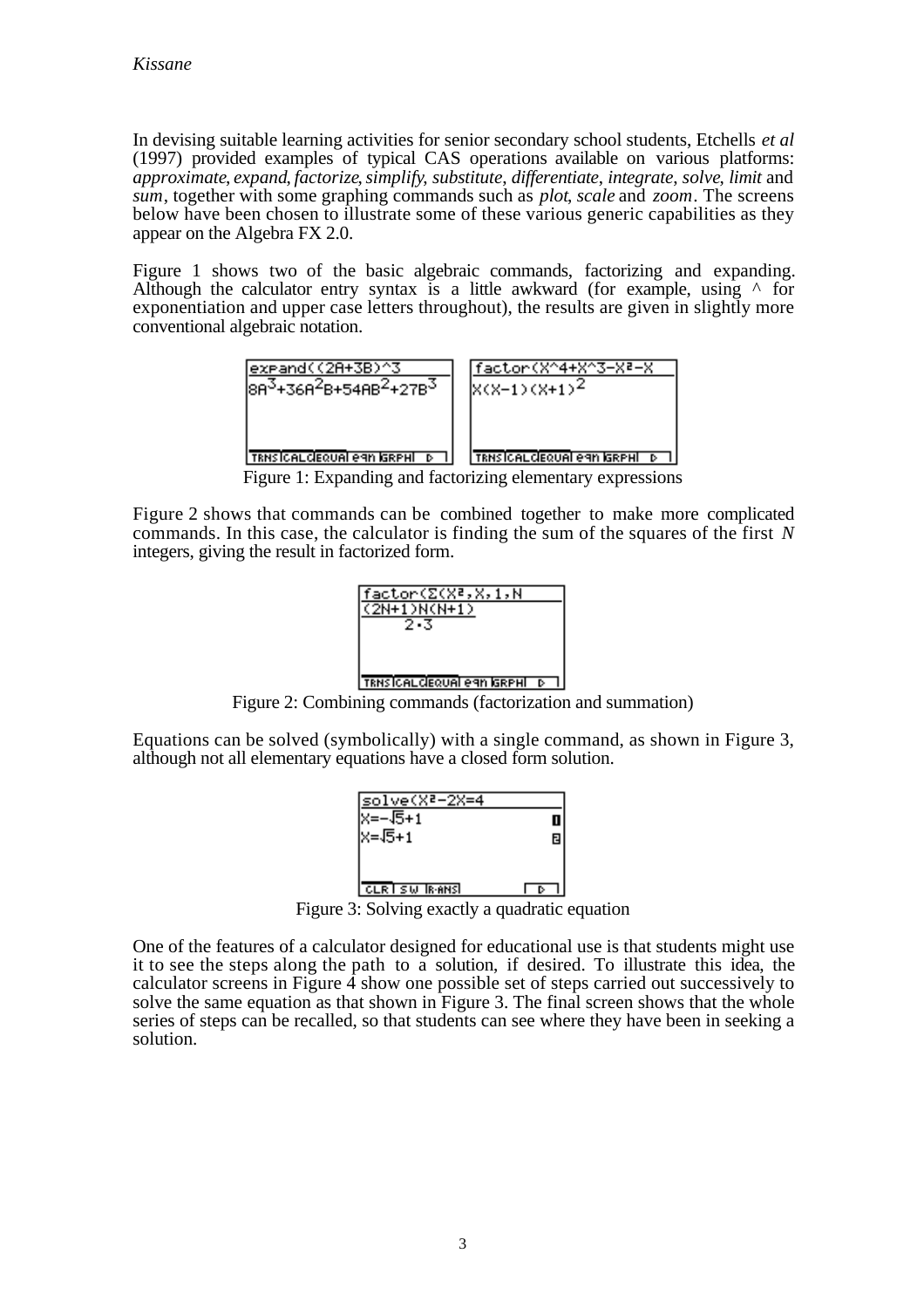

Figure 4: Steps in solving a quadratic equation

Similar kinds of things are possible with the solution of inequalities, as suggested by Figure 5, which shows only the short and simplified version of the solution, using conventional notation for an interval.



Figure 5: Solving a quadratic inequality

Figure 6 shows two examples of symbolic manipulation in elementary calculus, one concerned with differentiation and the other with finding an infinite limit.

| diff(X≧sin X                                           | .m((1+A/X)^X,X,0                                                            |
|--------------------------------------------------------|-----------------------------------------------------------------------------|
| $\cdot \cos(X) + 2X \cdot \sin(X)$                     | $e^H$                                                                       |
| $ \texttt{TRNSICALGEQUAI}$ eqn igrphi $ \texttt{p}^- $ | <b>TRNSICALCEQUAL eAN GRPHL</b><br>Figure 6: Flomentory coloulus operations |

Figure 6: Elementary calculus operations

Finally, Figure 7 shows examples of integration on the calculator. Both indefinite integrals and definite integrals are available, with results given exactly in the latter case.

| (Xsin X<br>$sin(X)-Xcos(X)$                   | ∫(Xsin X,X,0,π⁄3                  |
|-----------------------------------------------|-----------------------------------|
| TRNSICALCIEQUAI eAN IGRPHI D                  | <b>TRNSICALCEQUAL CAN GRPHL D</b> |
| Figure 7: Indefinite and definite integration |                                   |

These examples together suggest that much, if not all, of the symbolic manipulation demands of conventional secondary school mathematics can be completed on an algebraic calculator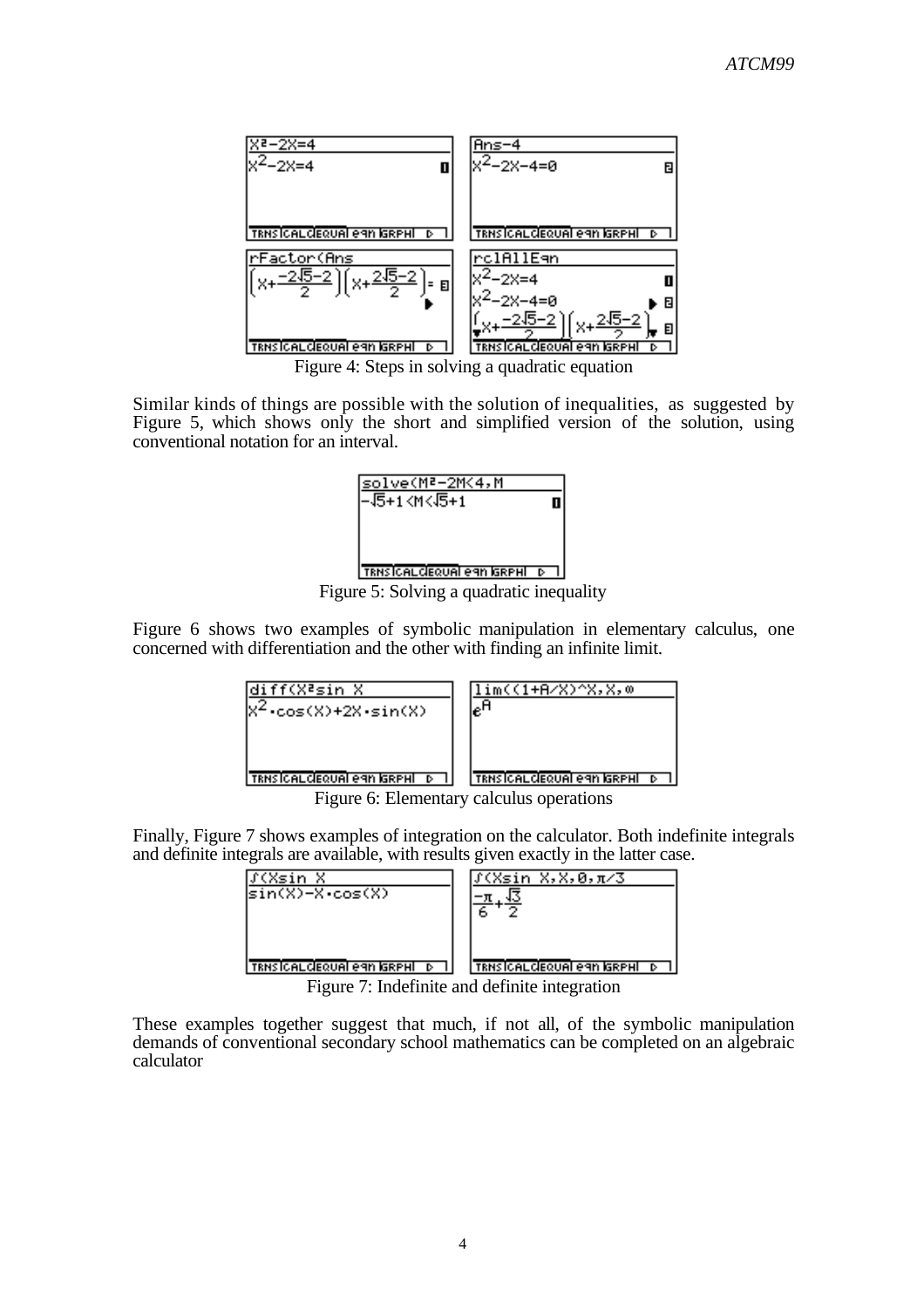# **A Continuum of Responses**

In considering how we might respond to this technological development, Kissane, Bradley & Kemp (1996) suggested that it might be helpful to think about algebraic calculators in secondary mathematics education in the light of four-function calculators in elementary school arithmetic, despite the hazards of reasoning by analogy. They identified the following continuum of responses to the arithmetic calculator, in a sequence from tighter to looser control by the teacher or other educational authorities.

# **Prohibition**

For some elementary school students, calculators are still prohibited (in school). In some cases, it is a general prohibition, while in other cases, it is more particular. (For example, they cannot be used during assessment.) To date, using technology for symbolic manipulation has been prohibited in most schools, partly because it is too expensive. Equity issues associated with examinations are obvious if only some students have access (although it is interesting to note that the Advanced Placement calculus examinations in the USA now permit at least three different algebraic calculator models for examination use.) Prohibition is a risky strategy, as French (1998, p.70) notes:

We may just ignore such developments in the hope that they will go away, in which case many students are likely to become machine dependent or be put off mathematics altogether because readily available technology is ignored.

An additional problem with this strategy is, of course, that we are unlikely to learn anything about the matter by a policy of prohibition.

## **Checking**

Elementary school students might be allowed, or even encouraged, to use their calculator to check their arithmetic. It is still expected that they will do their work without the calculator first, and they may even be denied access to a calculator until quite late in their school career. Although this practice is hard to defend, it still seems quite common. It is conceivable that similar uses for an algebraic calculator might be contemplated, with algebra and calculus instead of arithmetic. If the use of algebraic calculators is restricted to checking, students (and others) will realize that this practice will not deal with the essential issue of why it is necessary to learn to do by hand what a machine does more efficiently, reliably and quickly. Such a reaction would reflect that of many people restricted to using arithmetic calculators in such a restricted way.

## **Substitution**

Usually (but not always) without sanction from their teacher, elementary school students might use their calculators to do arithmetic *instead* of learning to do so mentally or with paper and pencil. The analogy with a symbolic manipulation device is easy to make. At the least, substitution is rendered possible by technology. If we want to prohibit students from doing this, we need to be able to defend our policy. To dissuade students from substituting inappropriately with algebraic calculators, we will need better arguments than merely, "the batteries might go flat" or "you won't really understand what you are doing unless you do it the long way by hand".

## **Simultaneous use**

Developing arithmetic competence may take place in an environment in which paper-andpencil, mental and calculator work all happen together. At issue is the locus of control: whether it is the teacher or the students who decide which kinds of technologies to use at a particular time. It seems likely that this sort of environment is the most likely one for students to develop some discretion about when to use a calculator and when not to use a calculator, although some explicit attention needs to be paid to helping them make such decisions. An algebraic calculator such as the Casio Algebra  $FX$  2.0 will provide an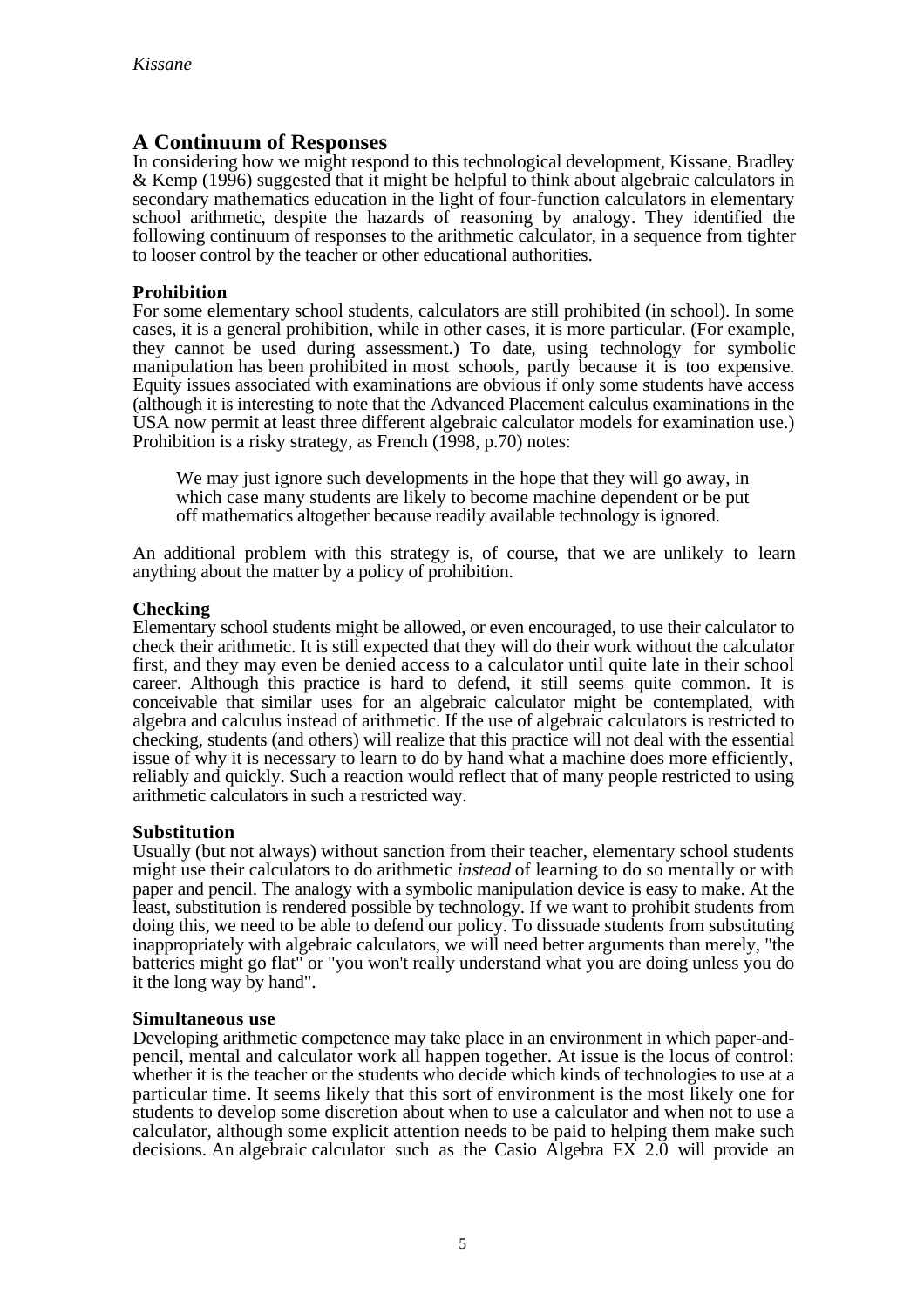expectation that students make their own decisions about what to do. For example, Figure 8 shows the transformation menu, which makes clear that a number of equivalence transformations are available for dealing with symbolic objects



Figure 8: Equivalence transformations available

Students must learn what these are, as well as why, where and when to use them. Access to an algebraic calculator may help this sort of learning by focussing on these contextual questions rather than on the mechanics of performing the transformations by hand.

## **Complexity**

Elementary school students may be encouraged to use their calculators for complicated situations, such as those involving large numbers, those for which numbers are not integers or those requiring many successive calculations. In the analogous way, an algebraic calculator might be used when a situation demands particularly complicated algebraic manipulations or especially difficult integrals, for which general solutions are sought.

This continuum of responses is suggested as a first step in considering these new forms of technology from an educational perspective. Now that we have a generation of experience with less sophisticated technology, we may be able to learn something from it when thinking about more powerful technologies.

# **Symbol Sense**

In the same way that the development of less sophisticated calculators has generated interested in 'number sense' in recent years, it now seems important to consider the analogous situation for symbolic manipulation associated with secondary school algebra and calculus. The best formulation of this has come from Arcavi (1994), who described *symbol sense* as:

… a complex and multifaceted "feel" for symbols. Paraphrasing one of the definitions provided by the Oxford Encyclopedic English Dictionary for the word "sense", symbol sense would be a quick or accurate appreciation, understanding or instinct regarding symbols. (p. 31)

In his seminal paper, Arcavi (1994) suggested that symbol sense includes (but is not restricted to) the following aspects:

- An understanding of and aesthetic feel for the power of symbols
- A feeling for when to abandon symbols in favor of other approaches
- An ability to manipulate and to "read" symbolic expressions as two complimentary aspects of solving algebraic problems
- The awareness that one can engineer symbolic relationships and the ability to do so
- The ability to select a possible symbolic representation of a problem, to acknowledge dissatisfaction with a choice and to be resourceful in finding a better replacement
- The realization of the constant need to monitor and compare the meanings of symbols with one's intuitions when solving a problem
- Sensing the different roles symbols can play in different contexts (p.31)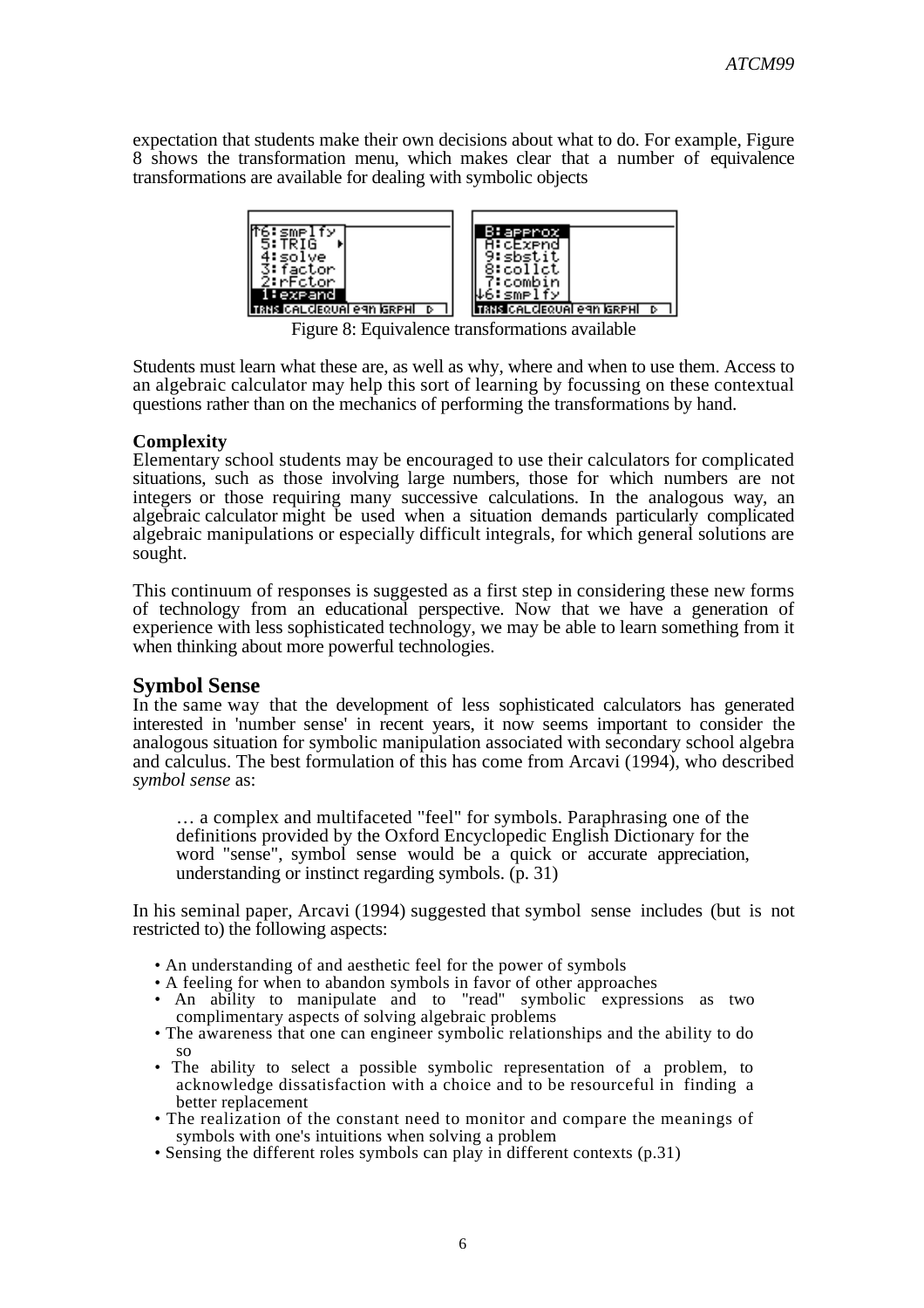Similarly, French (1998) referred to 'mental algebra' as a parallel idea to mental arithmetic, and similarly important for senior secondary school mathematics in a technological age:

Students need an understanding, knowledge and certain skills that they have 'at their fingertips' in the sense that they can immediately call to mind particular key ideas, explain them simply and do simple calculations with them, without reference to text or machine, and without extensive written working. (p.66)

This kind of thinking goes to the heart of what is important about secondary school algebra (and, to a lesser extent, calculus). For generations, the focus for many students in secondary school has been the development of procedural skills with algebraic expressions, often in quite complicated situations. Many students have required a great deal of time to develop such skills, while many others have abandoned hope of doing so relatively early. Although we have long realized that competence with the skills themselves, while necessary to making progress in mathematics, does not necessarily reflect a sound understanding of algebra (or calculus), our common practices do not seem to reflect this.

For example, formal assessment (the most powerful way in which we communicate our goals and what we value) frequently includes symbolic manipulation in both algebra and calculus, apparently for its own sake. Tasks that begin with imperatives such as 'expand', 'factorize', 'simplify', 'solve', 'differentiate' or 'integrate' (or their symbolic abbreviations) can usually be answered by the routine application of symbolic skills. Some of these are rather complicated (such as integration by parts or partial fractions), but nonetheless they still demand only procedural skills from students. Thus, almost a decade ago, Bibby (1991) noted:

For many students current practice in A-level mathematics seems largely to consist of the assimilation, rehearsal and implementation in stereotyped contexts of a more-or-less well-defined set of standard algorithms–in short, "plug-and-chug" mathematics, as Philip Davis has described it. With the aid of computer algebra systems, demonstrations of "A-level papers in ten minutes" have recently been possible, and this clearly illustrates the essentially "plug-and-chug" nature of the assessment tasks. (p. 40)

While computer algebra systems have been confined to desktop computers and priced beyond the means of the great majority of students, it has been possible (although clearly undesirable) to choose not to respond to this situation. However, the development of handheld, portable and relatively inexpensive versions of CAS in the form of algebraic calculators gives rise to a new imperative to reconsider the matter.

# **Some Educational Directions**

In considering possible educational directions associated with algebraic calculators, it is interesting to continue the process of reasoning by analogy. The Calculator Aware Number project, directed by the late Hilary Shuard in the UK in the 1980's involved allowing children just entering elementary school unrestricted access to arithmetic calculators. Contrary to the expectations of some, the longitudinal project found that students used the calculators to help them learn about number, and did not become dependent on them for calculation. Indeed, it was reported that many students developed a culture that prized mental arithmetic and their own ways of calculating, rather than using the calculator as a crutch. Torres-Skoumal (1999) reported informally on the equivalent kind of experience with  $9<sup>th</sup>$ -grade Austrian students learning algebra with regular access to the powerful Texas Instruments TI–92 algebraic calculator:

Since the machine renders all solutions exact (unless specifically instructed to do otherwise) the students have developed a natural preference for fractional,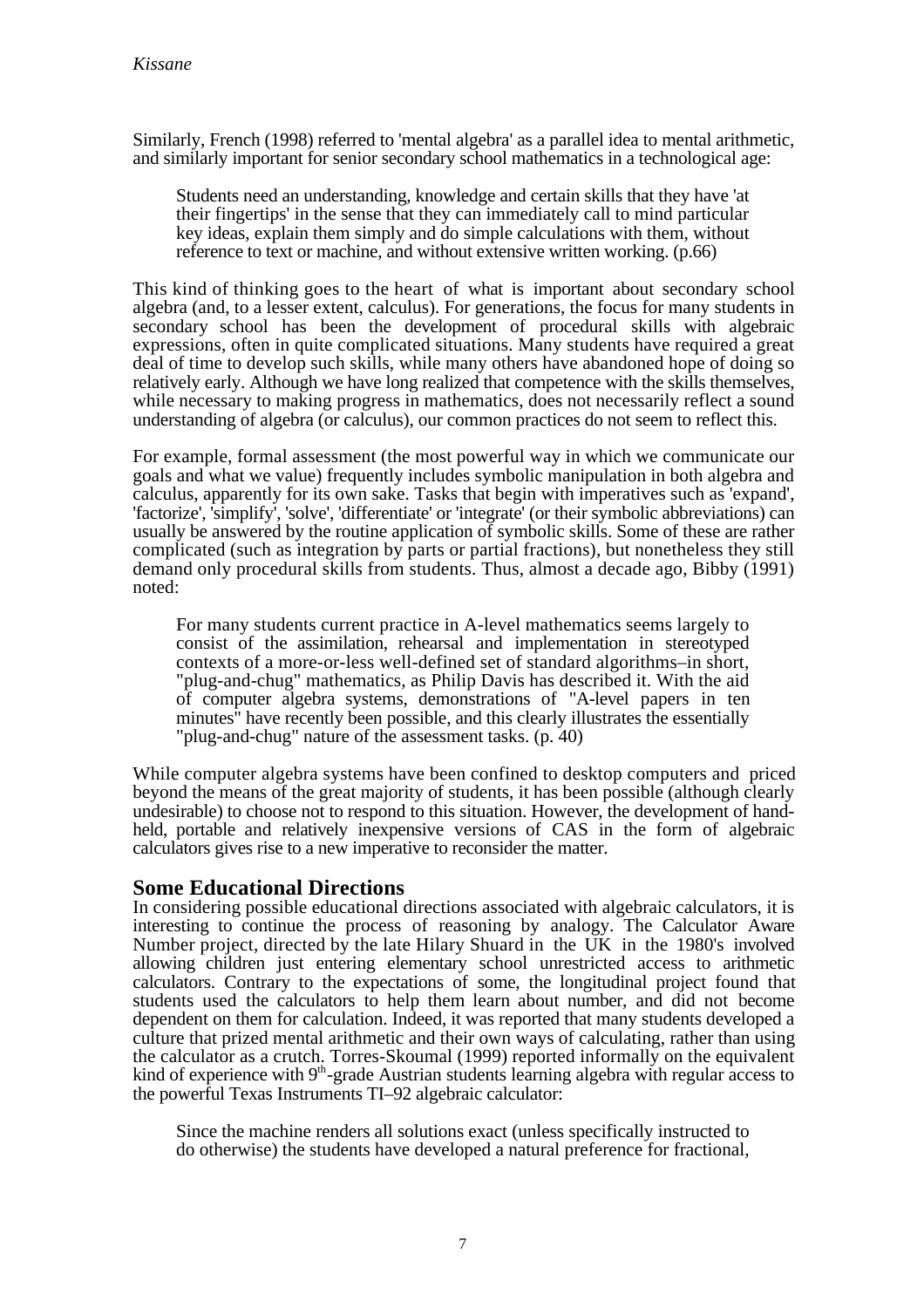surd or transcendental answers over decimal, approximate answers. It is ironic indeed that this latest stage of technology is bringing back the "beautiful numbers" whose loss was one of the greatest criticisms aimed at all previous generations of calculators. Make no mistake; a machine with CAS is a mathematician's tool. Just as with numbers, the machine that can do algebra for my students has actually made them better at algebra.

Also in Austria, Kutzler (1999) has suggested that one of the plausible reasons for the value of an algebraic calculator to young students is that it permits students to attend to higher-order processes (such as deciding what operation to perform next) rather than becoming distracted by lower-order operations (such as carrying out a particular equivalence transformation). He suggests that this kind of scaffolding is useful to students even if the ultimate goal is to develop traditional symbolic manipulation skills in a context in which neither the curriculum nor the associated means of assessment are changed.

It seems increasingly difficult to argue, however, that neither the curriculum nor the assessment procedures associated with elementary algebra should remain immune to influence from technology of this kind. At the very least, some reconsideration of the balance of procedural skill, conceptual content and strategic thinking associated with algebra and calculus seems necessary. In this vein, both Heid *et al* (1995) and Etchells *et al* (1997) have provided valuable collections of ideas and activities that incorporate symbolic manipulation tools using technology. Similarly, Kissane, Bradley & Kemp (1996) give examples of activities that use symbolic manipulation on a calculator to help students learn important mathematical ideas in both algebra and calculus. The great majority of these kinds of activities can be completed using an algebraic calculator designed for school use, rather than a more sophisticated CAS, devised mainly for professional use. These rich collections each serve to show how access to technology can be a source of mathematical enrichment and insight, likely to aid learning of important material and to provide students with access to new ways of solving problems.

Bibby (1991) noted that two concerns likely to be prominent in curriculum thinking associated with algebraic calculators are those of calculator abuse and calculator dependence. Indeed, such concerns have been frequently voiced before in the context of less sophisticated calculators. It is important to acknowledge the concerns: no-one is likely to be comfortable with the idea of students using algebraic calculators inappropriately (such as to factorize  $x^2 + x$  or to solve  $3x - 2 = 7$ ); nor are we likely to be comfortable with students unable to do any symbolic manipulation without their calculator. Avoiding such problems would seem to be a matter of conscious planning rather than pious hope. For example, students who are denied access to calculators may well come to see their occasional use as opportunities to avoid thinking. In addition, it is much too optimistic to expect students to learn discriminating use of algebraic calculators unaided. Only if the experience of using calculators is part of the curriculum, and thus part of the work and responsibility of the classroom teacher, can we expect that students will get real help in learning how to avoid dependence.

Change in education is always a difficult matter, especially so for classroom teachers of mathematics, whose energies and intellectual resources are mostly consumed by the daily realities of teaching. In many countries, teachers have yet to come to terms with the implications of the graphics calculator, providing access to quantitative exploration as suggested above. In some cases, curricula and assessment methods have adjusted to this form of technology, but there are many others for which this is not yet so. Many teachers will find the prospect of coming to terms with the much more far-reaching changes associated with access to algebraic calculators daunting, to say the least. (Indeed, the first reaction of many teachers to this sort of technology is a mixture of apprehension and awe, particularly those who lack confidence in their own command of mathematics.) It is crucial that teachers are provided with ample support and reasonable time frames for any changes.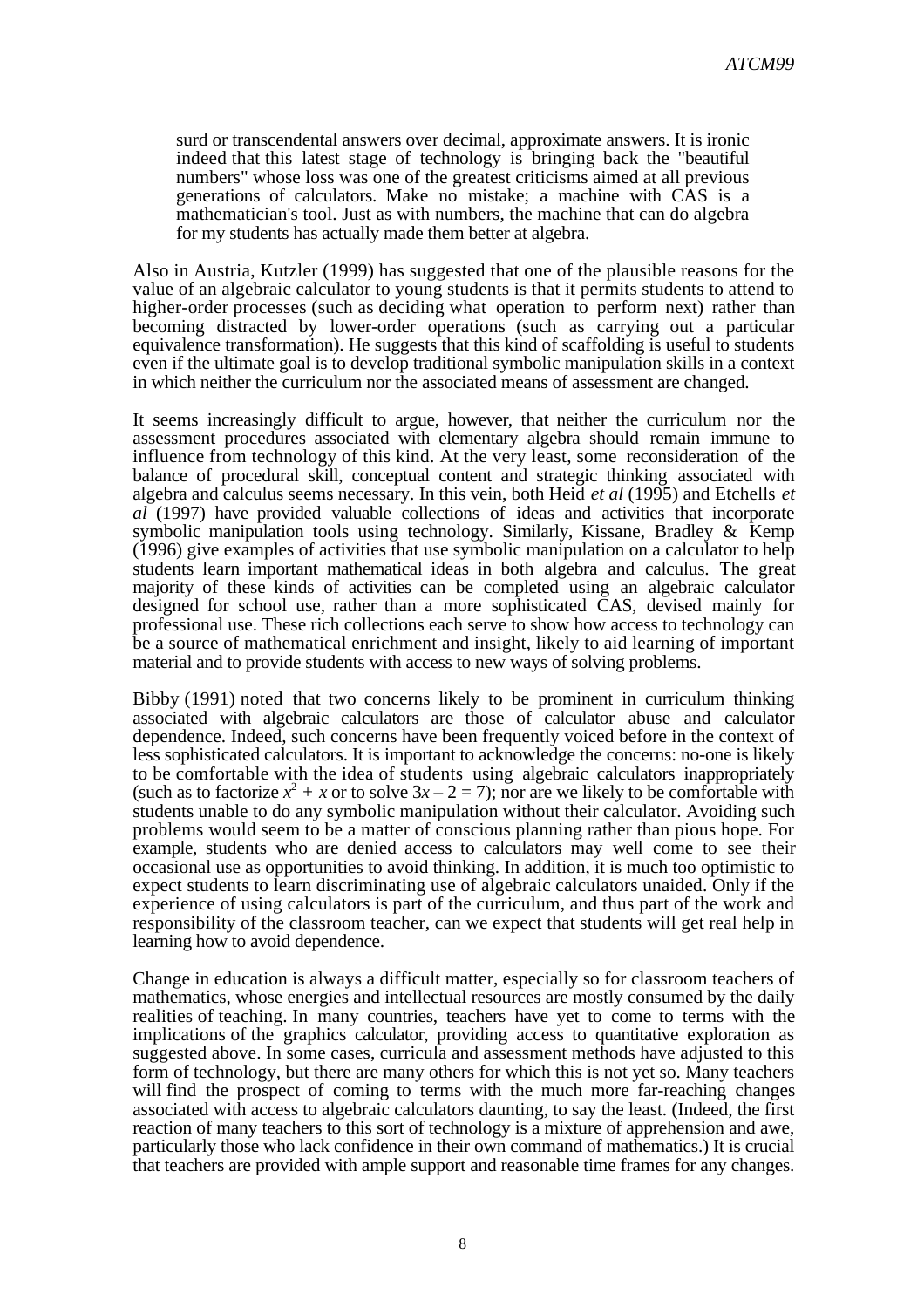Although there will always be teachers eager for new challenges, happy to take the lead in adapting curriculum and teaching to new technologies, there will normally be many more for whom such an expectation is quite unreasonable. Curriculum change that does not deal with this reality is unlikely to lead to real change and certainly unlikely to be successful. By way of example, a recent paper by a self-confessed enthusiast for new technology (Podlesni 1999) expressed concern with the rate of change of technology for mathematics education. Indeed, he questioned the source of the changes:

Are we getting to the point where technology companies are making de facto curriculum decisions for us? Are they paving the way, consciously or unconsciously, for their future leadership in that process by making calculators upgradeable–through their software, one presumes? … Are we doing our job as teachers or relinquishing part of it to the electronics industry? Are we becoming unpaid salespeople for that industry with every new model? (p. 89)

Podlesni's concerns are understandable, although the necessity of education responding to the changing world external to the school is neither new nor inappropriate. As for other changes such as television and educational computing, it is less important who is asking the critical educational questions than it is that someone is trying to answer them. A healthy dialogue between educators and industry people is clearly desirable, so that we understand each other and can learn from each other. But while it is important to keep the needs of classroom teachers in mind when technological change is underway, it is also important that the messenger not be shot in the process. In the case of algebraic calculators, an important part of the message is that it is now possible to manufacture relatively inexpensive and powerful hand-held technologies that at first glance seem to be capable of performing the symbolic rituals of secondary school algebra and calculus. It is important to know this as soon as possible in order to give ourselves the greatest chance of exploiting it for educational gain and adapting our conventional practices sensibly to it.

Clearly, more research and more time are needed before we will have good answers to the critical questions of which activities and which kinds of uses for algebraic calculators are most beneficial, part of the process of providing guidance and support to classroom teachers as well as curriculum developers). To date, the limited experiences reported suggest that the technology is more likely to be helpful rather than harmful to students.

# **Conclusion**

Symbolic manipulation on hand-held calculators which are affordable to many students and schools is already a reality. The major implications for practice may be a consequence of providing students with access to opportunities for mathematical exploration that would not otherwise be available to them. Inevitably, the development of algebraic calculators will demand that we look more carefully than before at what is crucially important about algebra, how to develop appropriate symbol sense in students and what can be comfortably left to a machine. It is unlikely that strategies based on ignoring or marginalising such technologies will provide much insight into how to deal with them. The real needs of teachers must be adequately taken into account, if genuine progress is to be made.

# **References**

Arcavi, A. 1994. Symbol sense: Informal sense-making in formal mathematics, *For the Learning of Mathematics*, 14, 3, 24-35.

Bibby, N. 1991. Wherefore "plug-and-chug"?: Computer algebra versus A-level mathematics, *Mathematical Gazette*, 75, 40-48.

Etchells, T., Hunter, M., Monaghan, J., Pozzi, S. & Rothery, A. 1997. *Mathematical Activities with Computer Algebra*, Bromley, UK: Chartwell-Bratt.